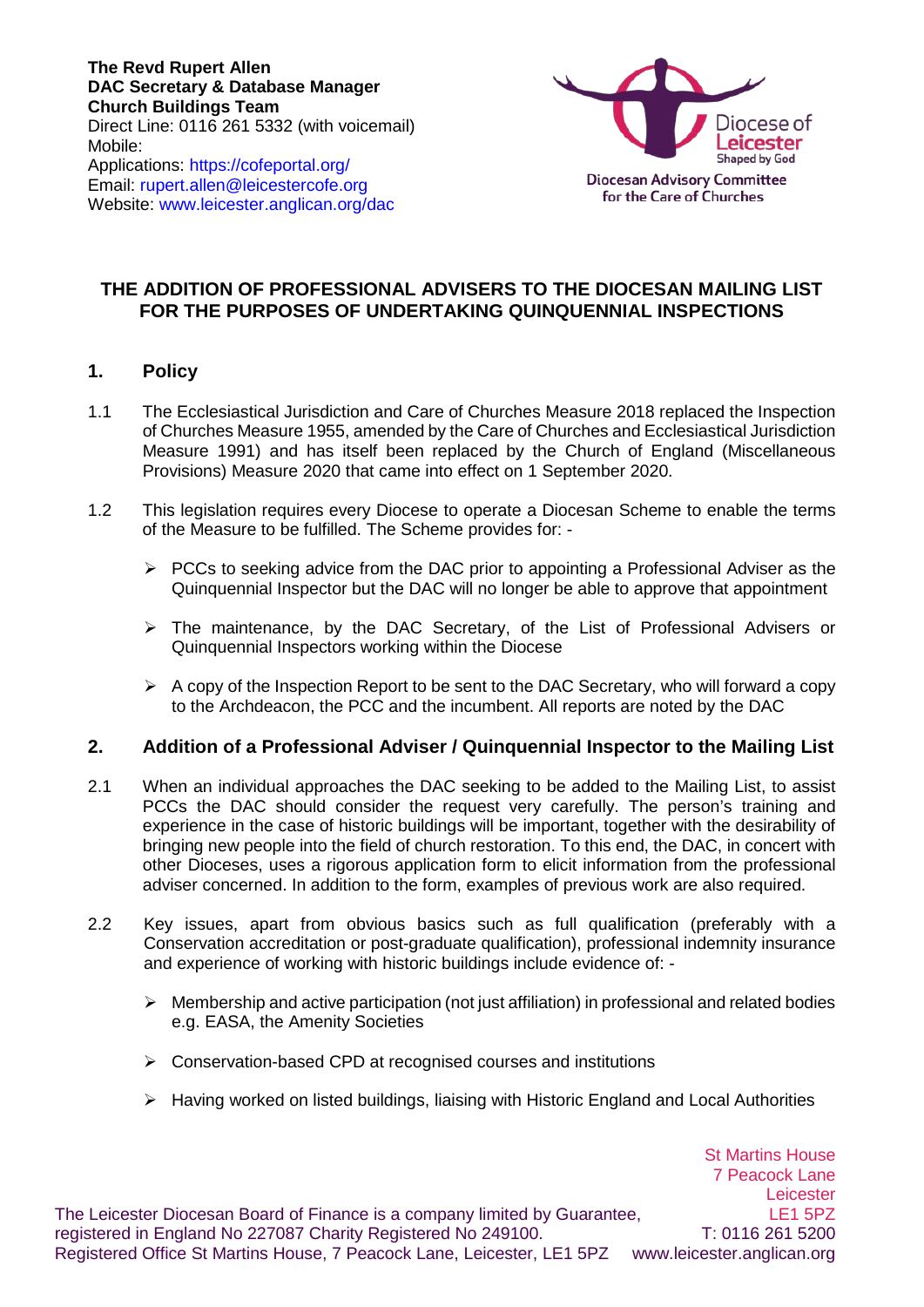## **Advisory Committee for the Care of Churches of the Diocese of Leicester**

**N.B.** Approval of either the Architects Accredited in Building Conservation (AABC) Register, the RIBA Conservation Register or the RICS Building Conservation Scheme cannot be a formal requirement but not being so accredited may be a hindrance to obtaining an appointment as Quinquennial Inspector as the grant application process by the NLHF requires the lead professional to be so registered and appointed by competitive tender and PCCs may be reluctant to appoint an architect / surveyor who will not be able to direct subsequent remedial works that may be granted-aided by the NLHF.

- 2.3 An interview is arranged with at least 2 members of the DAC who also consider, usually, three written references from: -
	- $\triangleright$  A client (ideally a PCC member) who has recently employed the architect or surveyor on a project
	- $\triangleright$  Two people who can provide information on the applicant's training and experience **N.B.** two references from the applicant's employing firm cannot be accepted

#### **3. Following the assessment**

- 3.1 After the assessment interview has taken place, the DAC discusses the individual's situation and makes a decision on whether to invite him/her to join the Mailing List.
- 3.2 There are two possible outcomes:
	- $\triangleright$  The application is accepted and the person is invited to join the Mailing List
	- $\triangleright$  The application is not accepted
		- The DAC does not consider that the person has the appropriate experience &/or training to enable them to be able to undertake Inspections on any buildings in the Diocese
		- In this case, the DAC will offer advice about steps which could be taken and whether it would be worth the individual's while to re-apply in the future

## **4. Duration of the Lists**

- 4.1 The Mailing List shall be valid for 5 years. In the spring of the fifth year, those on the Mailing List are notified that the current Mailing List will close at the end of the year and that new Mailing List is to be prepared for the next quinquennium. The Mailing List will continue until 31 December 2020.
- 4.2 Individuals, who are currently on the Mailing List, are invited to re-apply.

## **5. Further information**

- 5.1 A Guide to Church Inspection and Repair CHP 1995 2<sup>nd</sup> Edition ISBN 0 7151 7568 8 available from Church House Publishing or your local bookshop. It is also available on the ChurchCare website at [https://www.churchofengland.org/more/church-resources/churchcare/advice-and](http://www.churchcare.co.uk/churches/guidance-advice/looking-after-your-church/quinquennial-inspections/quinquennial-inspections-the-report)[guidance-church-buildings/quinquennial-inspections.](http://www.churchcare.co.uk/churches/guidance-advice/looking-after-your-church/quinquennial-inspections/quinquennial-inspections-the-report)
- 5.2 DAC Guidance Notes:
	- $\triangleright$  The Appointment of a Professional Adviser (information for PCCs)